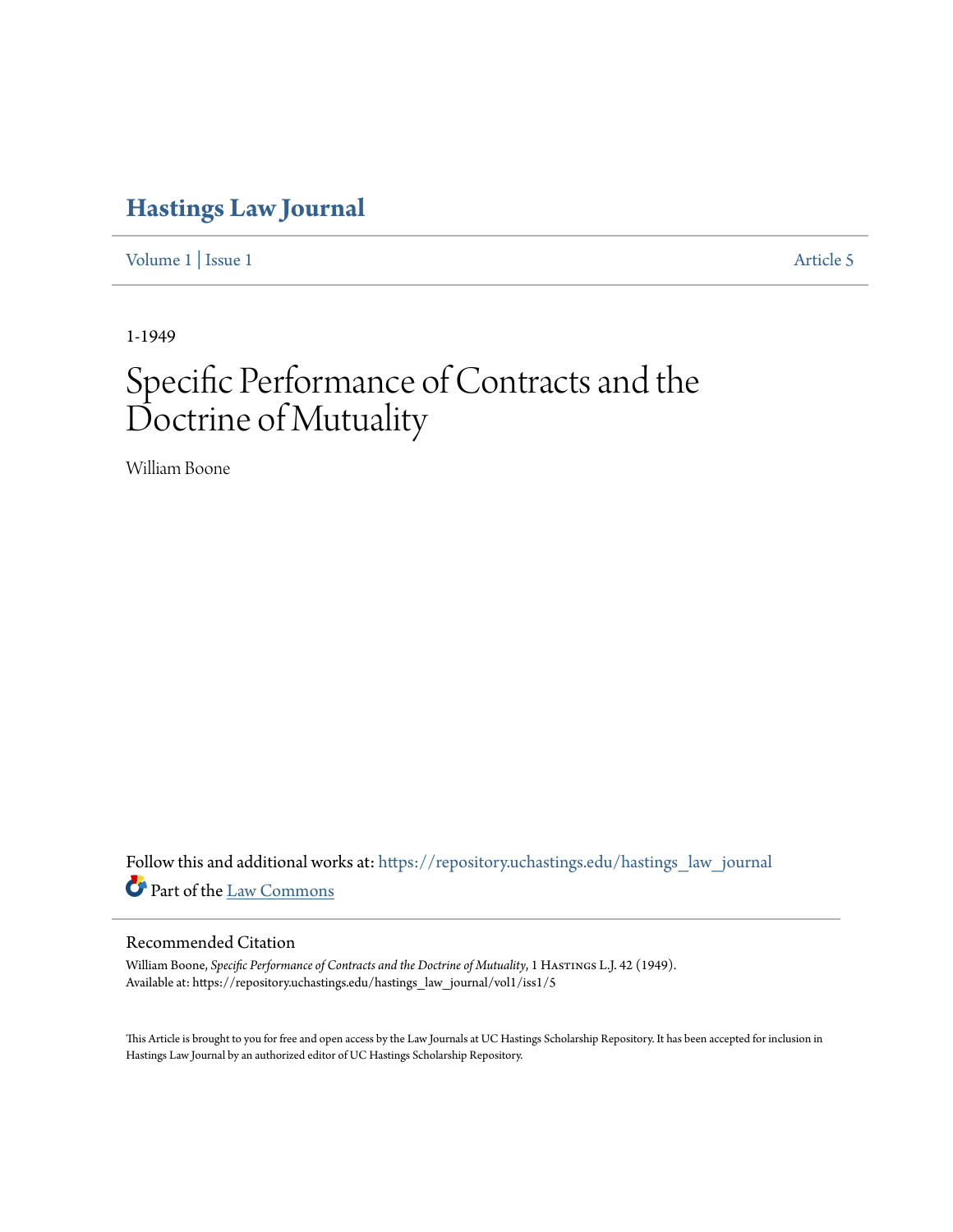#### SPECIFIC PERFORMANCE OF CONTRACTS AND THE DOCTRINE OF MUTUALITY

BY WILLIAM BOONE

#### **1.** LACK OF MUTUALITY **AS A REASON** FOR DENYING SPECIFIC PERFORMANCE

The formulation and general statement of the rule of mutuality is usually attributed to Fry on Specific Performance, although there were some earlier references to it in the cases.<sup>1</sup> The original statement of the rule by Fry in his first edition in 1848 was: **"A** contract, to be specifically enforced by the court, must be mutual - that is to say, such that it might, at the time it was entered into, have been enforced **by** either of the parties against the other of them." In later editions the words "as a general rule" were inserted after the word "must", apparently to take care of the numerous exceptions to the rule as originally stated.<sup>2</sup> Some other early text writers stated the rule with some modifications. Pomeroy, for example, adding the provisions that the time from which mutuality was to be determined was when the suit was begun, and that the contract must still be executory on both sides. <sup>3</sup>

The view stated by Fry attracted some support because of its plausibility and air of apparent fairness. The suit for specific performance being in equity, the court should not render any decree which would not be just to all the parties. The unreasonableness of the doctrine formulated by Fry, however, is easily demonstrated. Why should the outcome of the plaintiff's case be determined by the possible results of a hypothetical converse case? As one court put it: "The court has no occasion to anticipate culpable conduct on plaintiff's part and to speculate on how the defendant might protect himself should he sometime need protection."<sup>4</sup> Furthermore, it should be noted that the rule of so-called "negative mutuality" takes no account of whether the defendant will have an adequate remedy at law if, after his compelled performance, the plaintiff refuses to

- Flight v. Bolland, 4 Russ. **298,** (English). - Fry on Specific Performance, 5th Edition, Page **231;** 6th Edition, Page **219.** - Pomeroy, Equity Jurisprudence, Vol. **6,** Section **769.** - Burch, J., in Zelleken v. Lynch, **80** Kan. 746.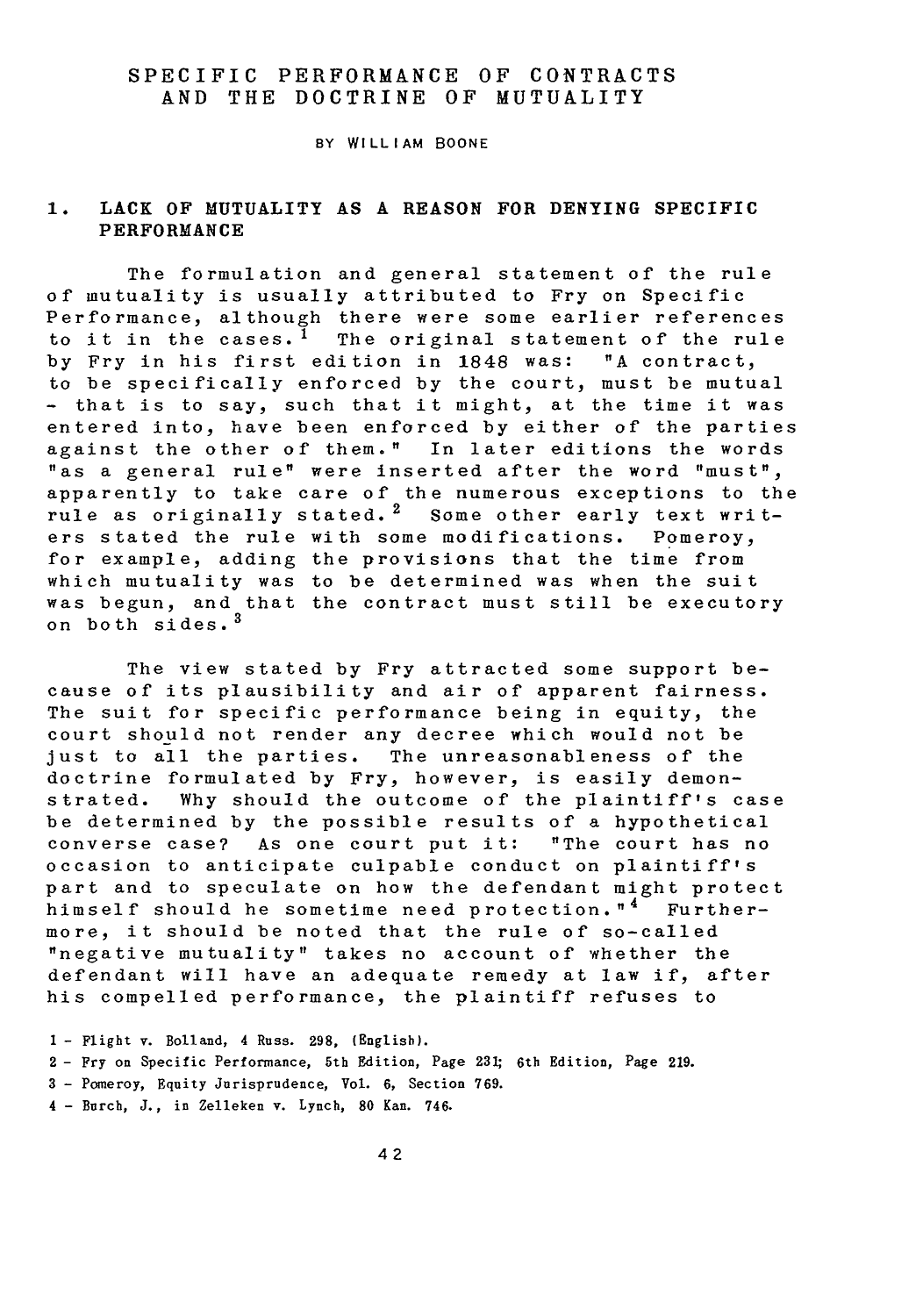perform. If damages would be an adequate remedy to a defendant in such a case, no reason is seen for denying a plaintiff equitable relief simply because the defendant could not have it. Fairness to the defendant does not require that he be entitled to the identical remedy which is available to the other party, but only that defendant have an adequate remedy of some kind, or that he be protected in some way from the consequences of plaintiff's breach of the contract. The result of the the rule is **a** manifest injustice to the plaintiff, where, assuming that all other conditions necessary to entitle him to equitable relief are present, he is deprived of his only adequate remedy for the sake of a syllogistic sort of consistency. Even if the defendent would have no adequate remedy at law in case of the plaintiff's breach, and could not get specific enforcement of the contract in equity because it would be impossible or impractical to compel the plaintiff's performance, it still does not necessarily follow that the plaintiff's bill should be dismissed out of fairness to the defendant. As will be pointed out later, there are several means by which an equity court can protect a defendant in such a case.

Apart from considerations of the fallacy and injustice of Fry's rule of mutuality, an examination of the decisions reveals very little judicial support for the doctrine. In Ames, Lectures on Legal History, **370,** it is pointed out that there are at least eight or nine situations in which the rule is ignored and the courts give one party specific performance, although the other could not have that remedy.-5 These cases have **some**times been referred to as presenting "exceptions" to the general rule, but an examination of them will show that the so-called exceptions eat up the general rule, leaving it to apply only in a few instances, and in a few courts where the "exceptions" are not recognized.

As illustrative of the unsoundness of Fry's doctrine is the case where a contract is voidable because of the fraud of one party to it. That the defrauded party is entitled to specific enforcement of the contract, if it is otherwise appropriate for equitable relief, is well established, although the culpable party could not have enforced the contract either at law or in equity, and, hence, there was neither mutuality of obligation nor of remedy.

**5 -** See also Willisten on Contracts, Revised Edition, Vol. 5, Sections 1434 through 1440, Walsh on Equity, Pages 345 through **347.**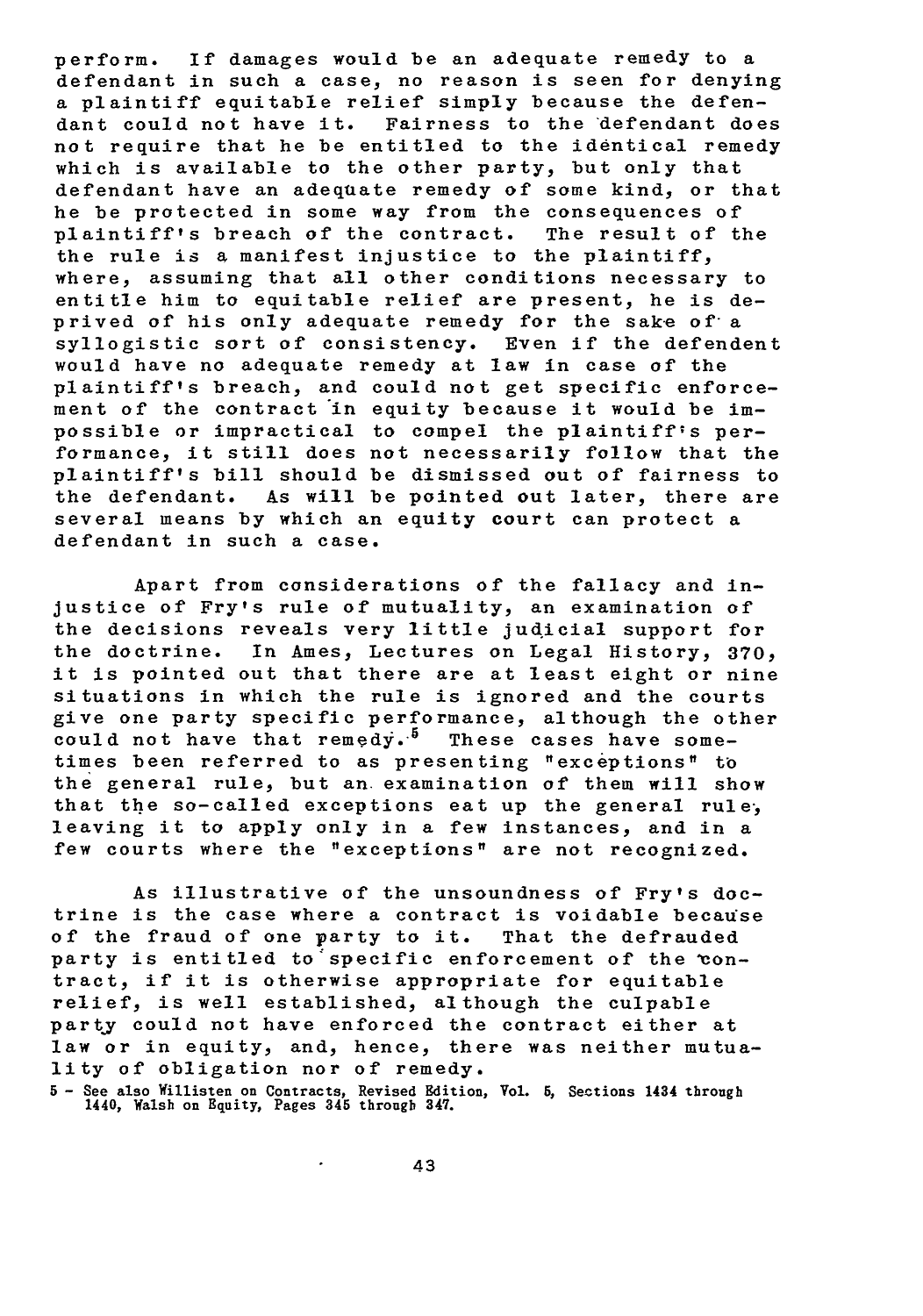The vendor of land who has an incomplete title to that which he contracted to convey may be compelled to perform, although the defect is such that he could not have enforced the vendee's performance. 6 And, conversely, the seller may have specific performance even though, at the time of the execution of the contract, he had no title to the land he agreed to convey, so that it would have been impossible for the vendee to have specifically enforced the contract, provided that the vendee has not learned of the vendor's lack of title and already rescinded the agreement.<sup>7</sup>

The granting of specific performance to a party to a contract who has not satisfied the Statute of Frauds is another example of an "exception" to the mutuality rule. An agreement signed by the defendant may be enforced against him, in spite of the fact that the same contract could not be sued on by the defendant because the plaintiff 'did not sign it. It is said that the plaintiff, by filing his bill, submits himself to the jurisdiction of the court and enables it to give a degree compelling him as well as the defendant to perform.

An infant may have specific performance in his favor when he has reached majority<sup>8</sup> or has fully executed the contract on his part,  $9$  although up to that time both mutuality of remedy and of obligation were lacking. If the infant brings suit before one of these conditions occurs, his action will be dismissed, not because of the lack of mutuality of remedy, as was suggested by an early English decision<sup>10</sup> on which Fry's doctrine was partly based, but because the action and decree would not bind the minor. The court can not deprive the infant of his privilege to disaffirm the contract, and unless he is deprived of it, the adult is subjected to injustice if compelled to perform.

In the case of a unilateral contract, the promisee, after performing the act stipulated for, may compel performance by the promiser, where equitable relief is otherwise appropriate, notwithstanding the

- **6**  Moore v. Goregliette, **228** Ill. 143.
- **7-** Gibson v. Brown, 214 Ill. **330;** Dresel v. Jordan, 104 Mass. 407. There are a few cases which blindly follow Fry's rule of mutuality, for example, Ten Eyck v. Manning, **52** N.J. **Eq.** 47.
- **8 -** Clayton v. Ashdown, **9** Vin Abr. **393.**
- **<sup>9</sup>** Asberry v. Mitchell, 121 Va. **276.**
- **<sup>10</sup>-** Flight v. Bolland, 4. Russ. **298.**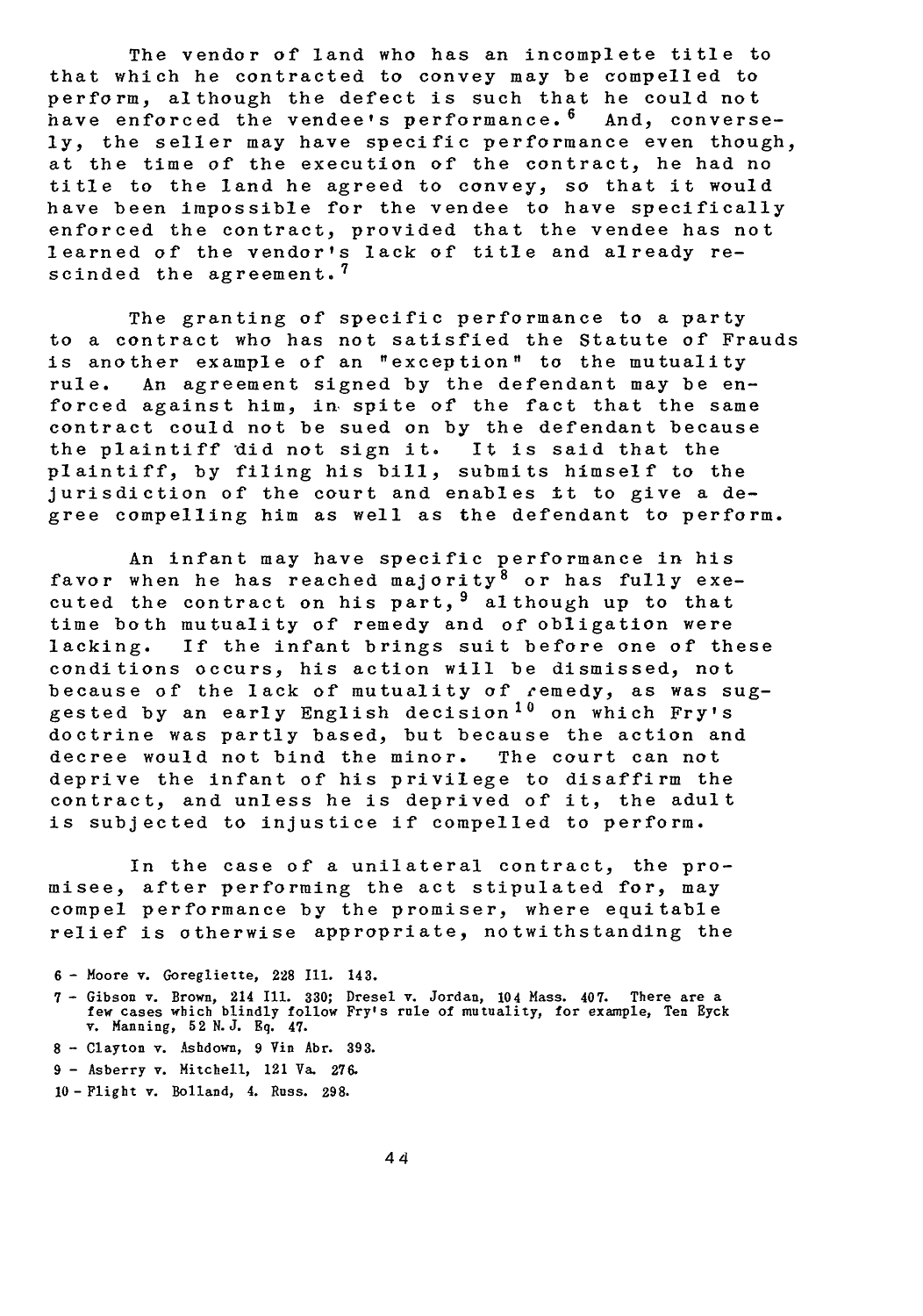fact that the promisee, having of course made no promise, can be forced to do nothing.

Similarly, a party who has fully executed his part of a bilateral contract, specific enforcement of which could not have been given because of the nature of the acts required by it, may nevertheless have a decree enforcing the other party's promise of the plaintiff has no adequate remedy at law, and equitable jurisdiction is otherwise appropriate. 11

The assignee of a contract may have specific performance thereof against the other contracting party, even in a jurisdiction Where the rule is that the assignee,by the mere fact of acceptance of the assignment, does not undertake the obligations of the contract, and hence, the agreement could not be enforced against such assignee, either at law or in equity. <sup>12</sup> It is said "the assignee, by the very act of invoking the aid of equity, assumes the duty of performance, and subjects himself to any conditions of the judgment appropriate thereto. **"'**

The fact that **a** State enjoys an exemption from suits against it without its consent is held not to be a bar to the State's action for equitable relief against the other contracting party.

Without further multiplication of examples, it is believed that it sufficiently appears that the rule requiring mutuality of remedy as a condition to maintenance of an action for specific performance, as announced by Fry, is contrary to actual law. "If ever there was a rule that mutuality of remedy existing, not merely at the time of a decree, but at the time of the formation of the contract, is a condition of equitable relief, it has been so qualified by exceptions that, viewed as a precept of general validity, it has ceased to be a rule today. What equity exacts today as a condition of relief is the assurance that the decree, if rendered, will operate without injustice or oppression either to the plaintiff or to the defendant." This statement by Cardozo, J., in Epstein v. Gluckin, **233** N.Y. 490, at

**11 -** O'Reagan v. White, 2 Ir. R. **339.**

12 **-** Epstein v. Gluckin, **233** N.Y. 490. That the assignee would not be liable on the contract otherwise in New York, see Langel v. Betz, **250** N.Y. **159.**

**13 -** Epstein v. Gluckin, supra, note **12,** by Cardozo, J.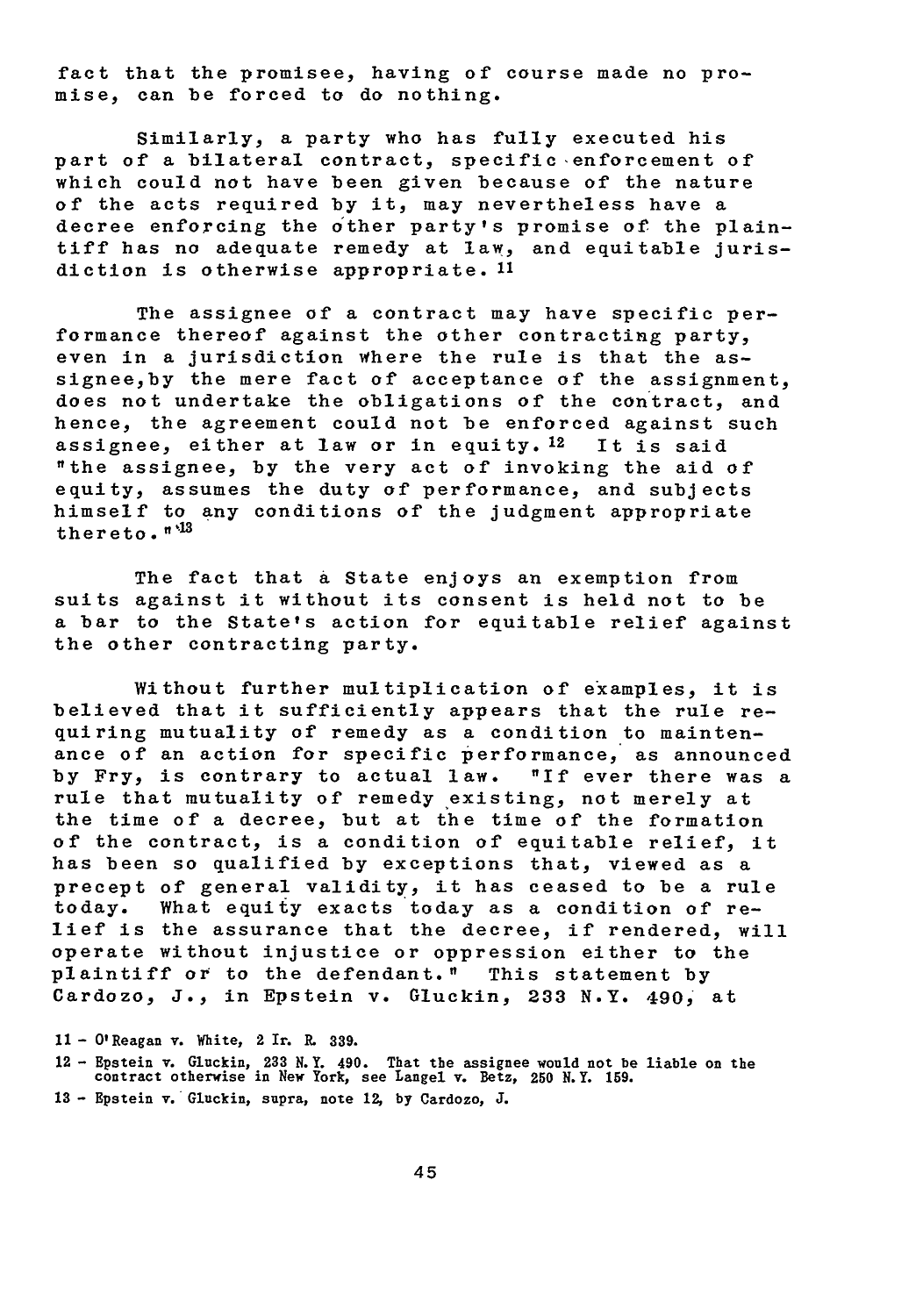Page 494, has been generally approved by legal writers on the subject,  $^{14}$  and has been quoted by other courts.  $^{15}$ The Restatement of Contracts adds its support to this view; in Section 372(1) the rule of mutuality is expressly disapproved, and in Section 373 the true rule is stated as follows: "Specific enforcement may properly be refused if a substantial part of the agreed exchange for the performance to be compelled is as yet unperformed and its concurrent or future performance is not well secured to the satisfaction of the court." This rule, although somewhat more specific than that pronounced by Cardozo, has the desired flexibility. When the party seeking specific performance has fully performed, or is tendering complete performance, clearly the relief should be granted. Where the contract is still executory on both sides, the court may still give specific performance, if, as in the ordinary case, performance is to be concurrent, such that the decree will not bind the defendant if the plaintiff fails to perform, or if the court is satisfied that the person seeking relief will continue to perform. This latter may be shown by past conduct, or the plaintiff may have such a strong economic interest in the carrying out of the contract by reason of extensive investment of funds and labor that his default is highly improbable.<sup>16</sup> Where there does not appear sufficient assurance that the plaintiff will perform his part of the contract, so that the decree might operate unfairly on the defendant, the court may further secure the latter by means of a conditional decree or require giving of security. **<sup>17</sup>**

Although the rule of mutuality of remedy has been said to be dead, its ghost still occasionally appears to haunt unfortunate plaintiffs, either as an application to a case where the doctrine, if true, should apply, 18 or as a misapplication of some other rule of law. <sup>19</sup> Sometimes the rule is given as a ground for a decision which is properly based on other reasons. 20

- 14 -Williston on Contracts, Vol. **5,** Revised Edition, Section 1440; Walsh on Equity, Page 354.
- **<sup>15</sup>**-See Daniels v. Brown Shoe Co., **77** F. 2d, **899.**
- **16** -See, for example, Zelleken v. Lynch, supra, Note 4; City of La Follette v. La Follette Water Co., **252** F. **762.**
- **17** -Williston on Contracts, supra, Note 14.
- **18** -Wilson v. Nelson, **130** Neb. **1;** Ten Eyck v. Manning, **52 N.J. Eq.** 47.
- **19** -See Ulrey v. Keith, **237** Ill. 284, where the court misapplied the rule that, where the defendant can terminate the contract at will, specific performance will be denied, to a case where the plaintiff had such powers, giving as a ground for denying specific performance the lack of mutuality.
- 20 -See the early English case of Flight v. Bolland, **1828,** supra, Note **L**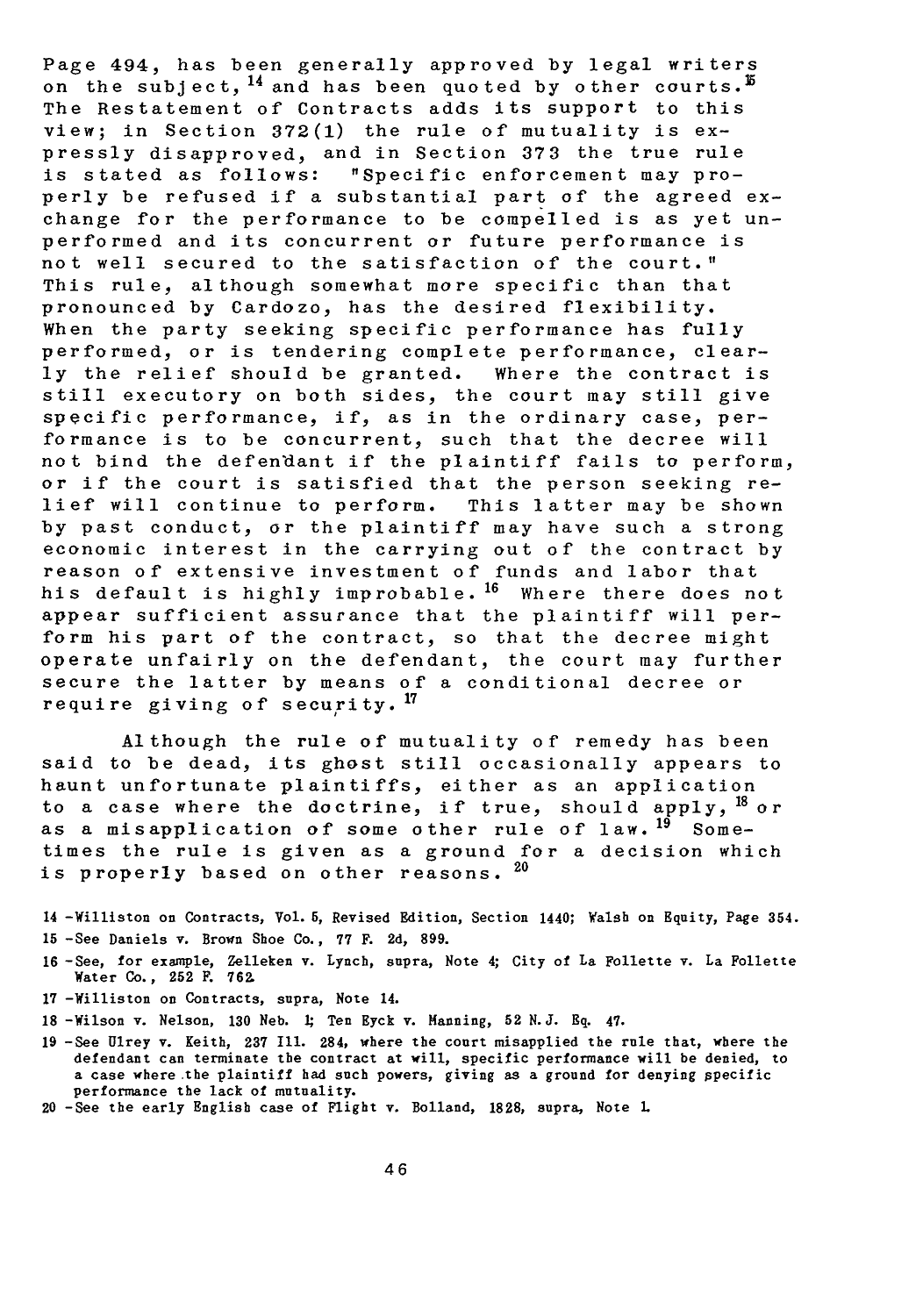The requirement of mutuality of remedy as a condition of specific relief in equity is also embalmed in statutes in five states, to wit, in Alabama, California, 21 Montana, North Dakota, and South Dakota. The California doctrine of mutuality is so thoroughly discussed in an article in **28** Calif. L.R. 492 that further treatment here would appear useless.

#### II. MUTUALITY **AS A REASON** FOR GRANTING SPECIFIC PERFORMANCE

For some obscure reason, either as a corollary to Fry's rule of "Negative Mutuality", or as a misinterpretation of certain classes of cases, a rule of "positive mutuality" came to be spawned on the courts. The usual statement of this rule was that, if, (in a hypothetical converse case), the defendant would be entitled to specific performance of plaintiff's part of the contract, apart from the mutuality doctrine, then the plaintiff should also be given that remedy against the defendant, on the principle of mutuality.

Here again nothing is said of the adequacy of the plaintiff's remedy at law. If the remedy of damages would be adequate compensation to the plaintiff for the defendant's breach of the contract, then there is no particular reason to give the plaintiff a recovery in specie. If the plaintiff's legal relief would not be adequate, that fact alone is generally a sufficient basis for equitable jurisdiction, unless practical consideration preclude the remedy of specific performance. In the latter situation, the doctrine of mutuality will not, any more than the inadequacy of the legal remedy, be of aid to a plaintiff. The mutuality rule, when applied as a reason for granting specific relief, at least works no great harm in a case where the plaintiff has what is generally held to be an adequate remedy at law, but nevertheless considers specific performance the better remedy under the circumstances, and where there are no other positive reasons for denying equitable relief.

Almost all the cases stating the positive mutuality

21 - Civil Code Section **3386** provides: "Neither party to an obligation can be com- pelled specifically to perform it, unless the other party thereto has performed, or is compellable specifically to perform, everything to which the former is entitled, either completely, or nearly so, together with full compensation for any want of entire performance. " See also Civil Code Section 3423(5).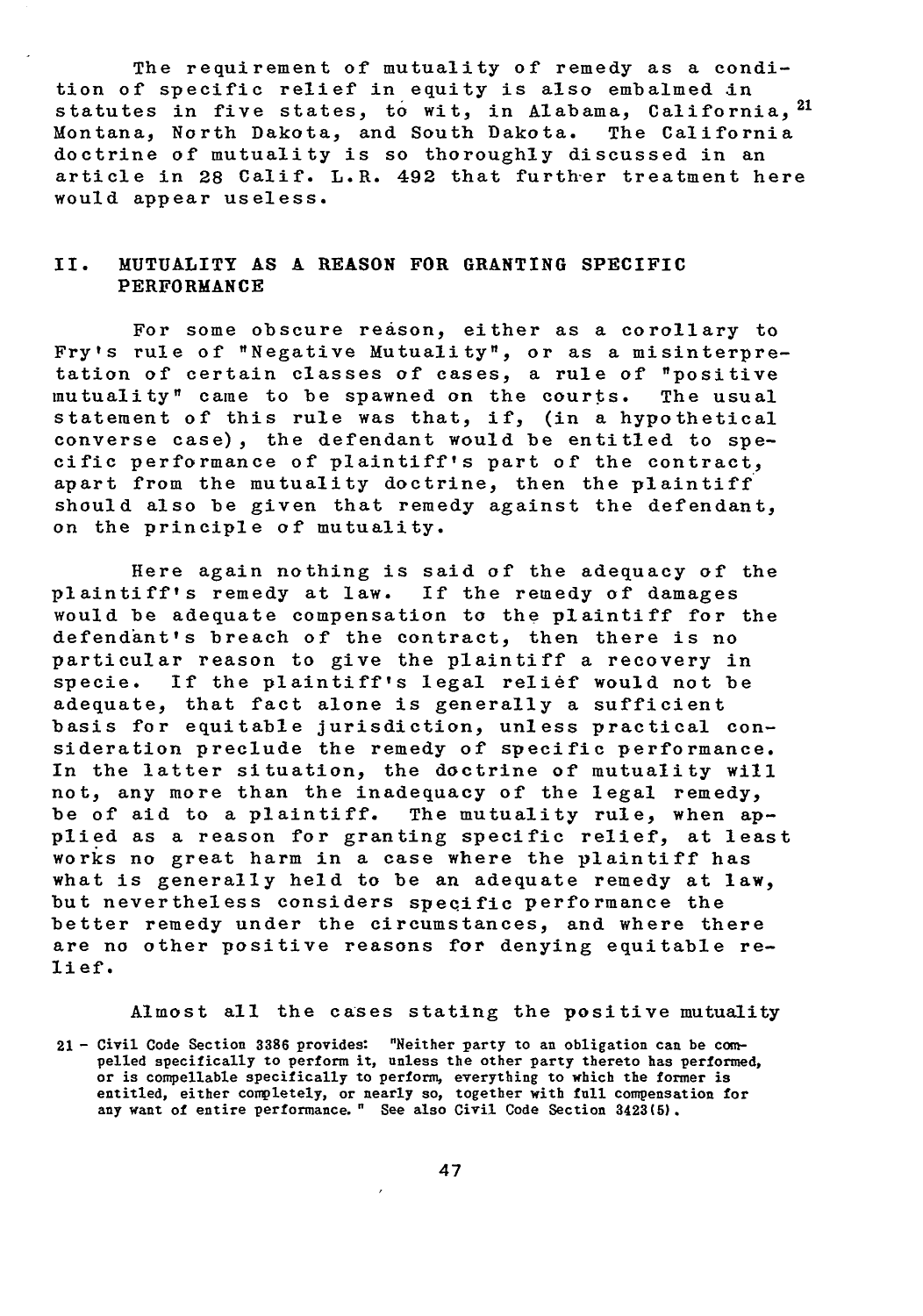rule, or discussing it, involve executory contracts for the sale of land where the vendor is suing for the purchase price, that is, for specific performance of the contract. The formulation of the rule apparently arose from a misunderstanding of the reason for allowing the vendor to recover in such cases. The true basis for the decisions in this class of cases, as emphasized by most modern cases dealing with the subject,  $2^2$  is that the vendor of land, where the contract remains largely executory on both sides, does not have an adequate remedy at law. The seller's damages are measured by the difference between the value of the land and its purchase price under the contract. Since land usually has no established market value, in most cases it would be difficult, if not impossible, for the vendor to prove his loss accurately. Furthermore, he would be required to carry the land contracted to be sold, paying taxes on it and maintaining it until he could find another buyer. That this is the real reason for allowing the vendor to specifically enforce the agreement is further illustrated by decisions like that in Porter v Frenchman's Bay Co., 84 Mo. 195, wherein a demurrer to the complaint was sustained because the inadequacy of the available legal remedy of the seller was not alleged. If mutuality of remedy is the reason for giving specific performance to the vendor, then there should be no necessity for such an allegation. Another example showing the ground for equitable jurisdiction in such cases is afforded by the situation where the contract for the sale of land is no longer executory. If the seller has fully performed, and nothing further remains to be done under the contract other than the vendee's payment of the purchase price, Then the vendor is entitled to that amount in an action at law and is not limited to his damages for breach of contract. In such a case, it is held that, since the seller may recover the same amount at law as in equity, his remedy at law is adequate and equity jurisdiction should be denied.  $23$ 

For the same reason-inadequacy of the legal remedy - the seller of a unique chattel, like the buyer thereof, may have specific enforcement of the contract of sale. <sup>24</sup> By hypothesis, such personalty has no market

24 **-** See Walsh on Equity, Page 342.

<sup>22</sup> **-** Hodges v Kowing, 58 Conn. 12 Eckstein v. Downing, **64** N.H. 248; Baker Machine Co. v. **U. S.** Fire Apparatus Co., 11 Del **Cn. 386.** For further reference, see Walsh on Equity, Page 341; Williston on Contracts, Vol. **5,** Revised Edition, Section 1443; Restatement of Contracts, Section **372(2).**

**<sup>23</sup> -** Jones v. Newhall, **155** Mass. 244.